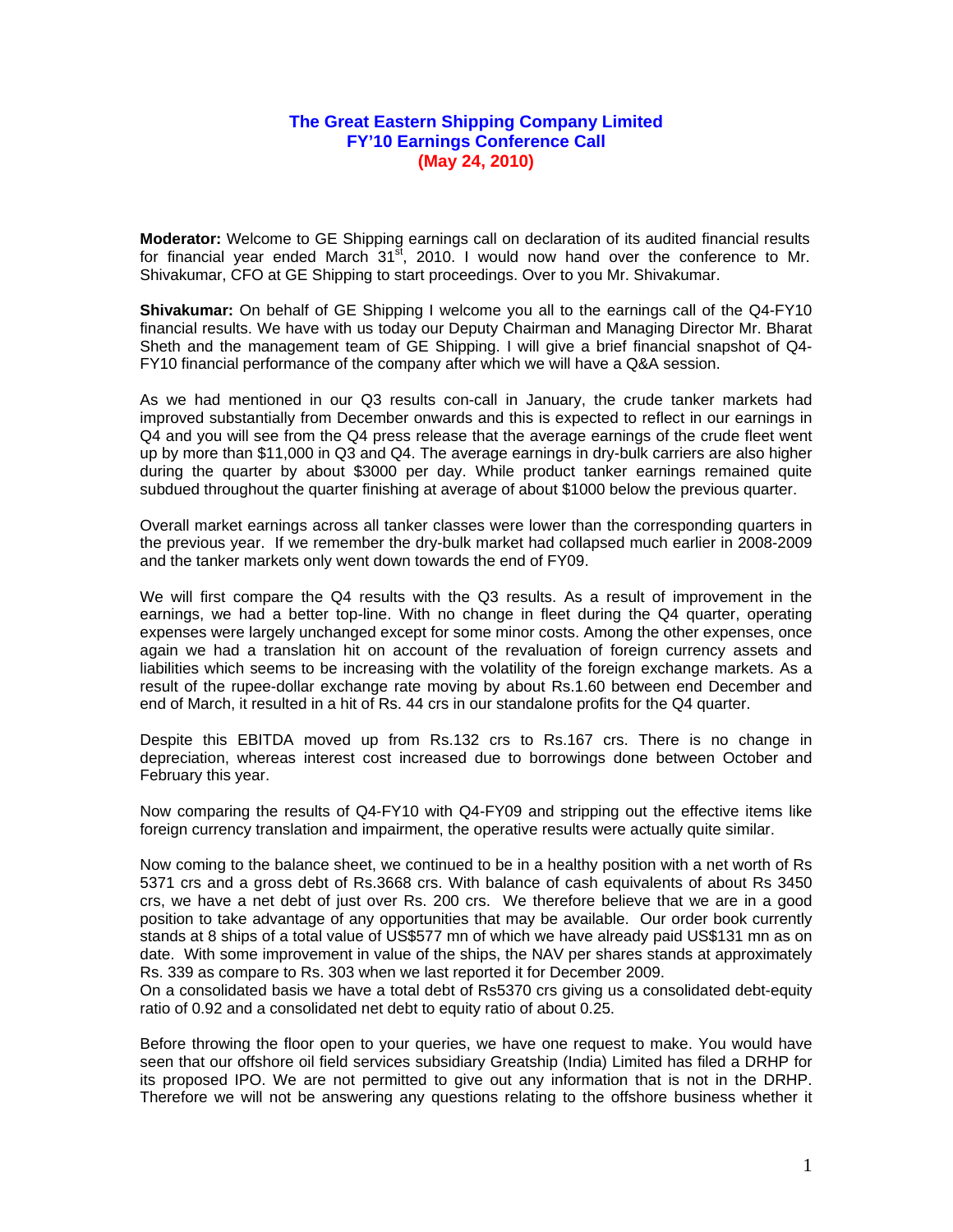regards to the company, its financials, the general condition of the market, or outlook for the market and we therefore request you to restrict your questions to the shipping business and related factors. For any information on the offshore business we request you to refer to the DRHP which is a very detailed document.

**Moderator:** We have our first question from Amrit Mathur from Economic Times.

**Amrit Mathur:** We are hearing about the possible upturn in the tanker segment especially in crude segment for quite sometime but somehow it has not been reflected in the earnings?

**Bharat Sheth:** Q4'10 crude earnings were not much higher than previous quarter of last year but if you see in Q3 the average that we have achieved on the crude carriers was about \$21000 per day and in Q4 we have averaged something in excess of \$29000 per day. So it is quite a big improvement between Q3 and Q4. While there has been significant demand growth in China and India in absolute term, China and India are very small markets compared to the United States and Europe. So while we have seen huge demand growth in countries like China in particular a little lesser in India, it clearly gets swapped by any changes in demand growth in Europe and United States, simply on the volumes. US represents 25% of global oil demand and therefore a change in the US is lot more relevant than changes in China or India.

**Amrit Mathur:** When do you think will we actually start seeing actual Y-on-Y improvement in the freight rates?

**Bharat Sheth:** Y-on-Y improvement will depend on how the market behaves in the remaining period. And I think if your question is limited to oil demand I think a lot will also depend on what happens to the consumption of the refined products. I think that from the various events that are unfolding in front of us, European demand will be very subdued. The US demand is clearly improving but it is improving only in relation to a very low base that we saw in 2009.

**Amrit Mathur:** Could you give us how much of the tankers are fixed on time and on spot basis?

**Bharat Sheth:** If you take the rest of FY11, 58% is covered on the tanker segment. So 42% is exposed to the spot market.

**Moderator:** We have our next question from Ms. Swati Pandey from Reuters.

**Swati Pandey:** How many vessels do you plan to buy in FY11?

**Bharat Sheth:** Based on our committed CAPEX we are expecting the delivery of three vessels, two Supramax bulk carriers and one Kamsarmax bulk carrier. But one of these is coming in March 2011, so it could easily spill in to the next year.

**Swati Pandey:** What is your outlook for tanker segments in terms of freight rates?

**Bharat Sheth:** I think we will continue to see a lot of volatility as we have seen in the previous few months because everyday we are getting developments on what is happening at a macro level in Europe, in the United States. But can this have effect on India, China, Rest of Asia? The macro picture remains very hazy. So depending on how the macro picture unfolds, I think that will lead to the eventual unfolding whether it is a tanker market or dry-bulk market or any other market we are dealing.

**Swati Pandey:** Will it be correct to say that the worst is over for the shipping industry?

**Bharat Sheth:** I think it all hinges on what happens in Europe, Asia and America because if some people say that we are on the edge of a double dip then that will obviously affect earnings. If the worst of the global economic crises is behind us then I think it is fair to say that the worst of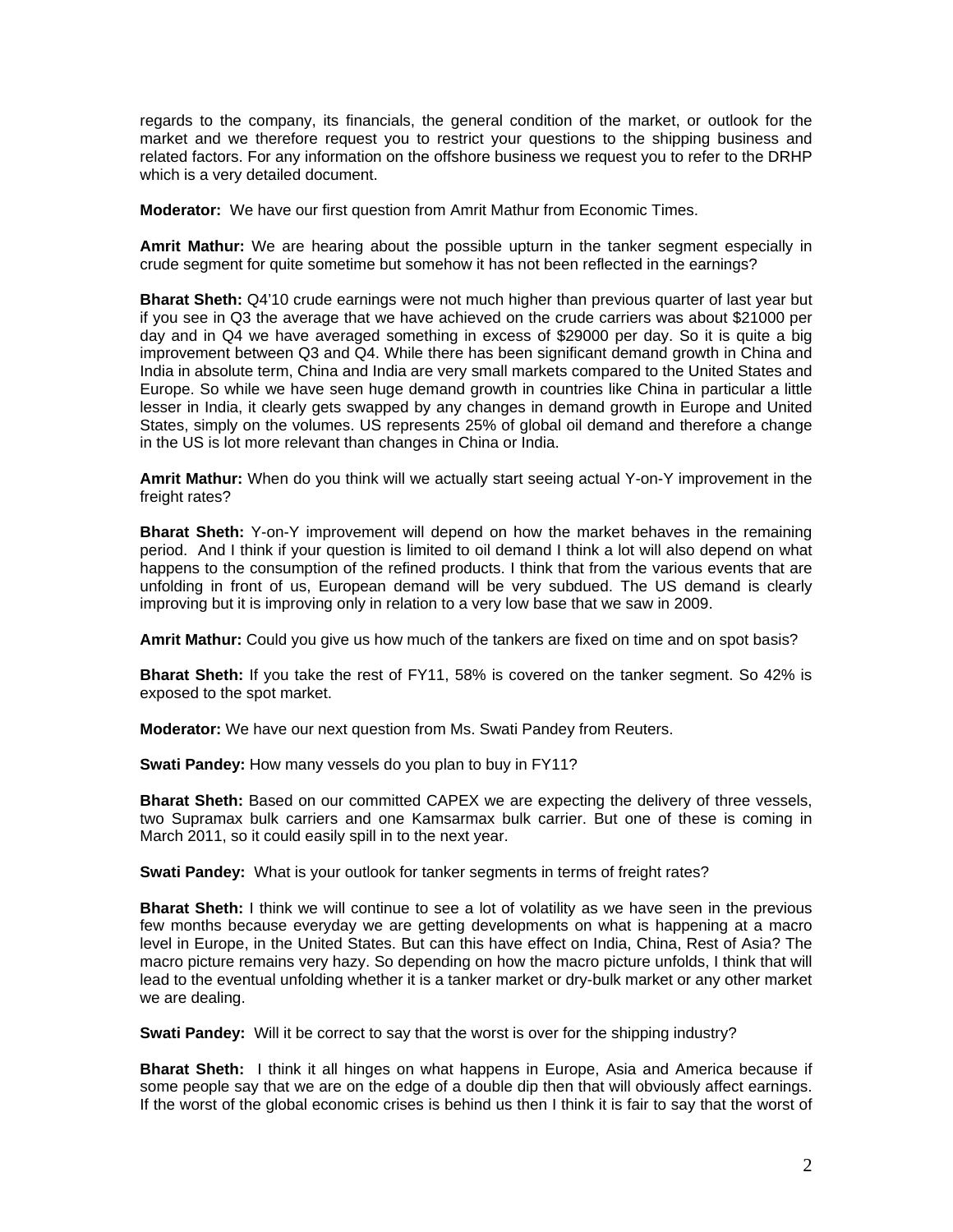the shipping is behind us. But on the tanker side in particular we have a strong correlation to what happens to worst in economy.

**Moderator:** We have our next question from Mr. Avishek Agarwal from PUG Securities.

**Avhishek Agarwal:** There is a line item called as investments in your statements of assets and liabilities. The number has jumped from Rs302 crs to Rs2178 crs in this financial year on the consolidated basis, so what are these investments into?

**Shivakumar:** Most of our treasury investments were in bank deposits as of last year and end of previous year with banks no longer being so keen to take deposits in the low interest rates regime, the bulk of the investments are now kept in debt, liquid, and income funds and that is what reflected in investments.

**Avhishek Agarwal:** Regarding hire of chartered ships on a consolidated statement the cost is Rs. 132 crs. What is this cost attributed to because if I take your in-chartered tonnage that is showing nil in quarter 4 FY10.

**Bharat Sheth:** Last year we had a contract to carry crude oil from the Middle East to India for one of the Indian refiners and in order to perform that contract we had to in-charter various vessels. In the current year we do not have that contract and therefore you will see a big drop in quantum of in-charter.

**Avhishek Agarwal:** The employee's costs have come down to the tune of the 16% on a sequential basis at a consolidated level. In the third quarter do we pay any kind of bonuses to the employees? Is that one reason or is it because of some kind of cost cutting measures?

**Shivakumar:** It is a combination of both. There is also some accounting done where at the end of the year we do actual evaluation of the long term liability and based on that the costs are booked and in the first three quarters they are booked on an estimated basis and in the final quarter the adjustments are made based on the actual evaluation. This is the impact of that.

**Moderator:** We have our next question from Mr. Rajesh Ravi from PINC Research.

**Ravi:** What are the standalone figures for cash and debt?

**G. Shivakumar:** Rs. 3450 crs is cash and Rs. 3668 crs is the debt amount.

**Ravi**: What would be the total CAPEX that would be going in FY11 and FY12?

**Bharat Sheth:** In FY11 it is \$135 mn, about \$332 million in FY12 and \$111mn in FY13. One VLCC out of the 3 is coming in FY13.

**Ravi**: What would be your view on the product tanker market?

**Bharat Sheth:** I think clean markets will probably remain subdued because that is much more a function of end consumer demand and looking at the developments taking place in Europe and the possible effects it should have on the United States. In the short term, short term meaning the next set of 6-8-12 months we think that average earnings that could be achieved on the clean tank sector will probably be relative subdued.

**Moderator:** We have our next question from Mr. Rohit Shimpi from SBI Mutual Funds.

**Rohit Shimpi**: How many of the crude tankers would be deployed in the spot?

**Bharat Sheth:** We have 7 crude oil tankers in the spot market.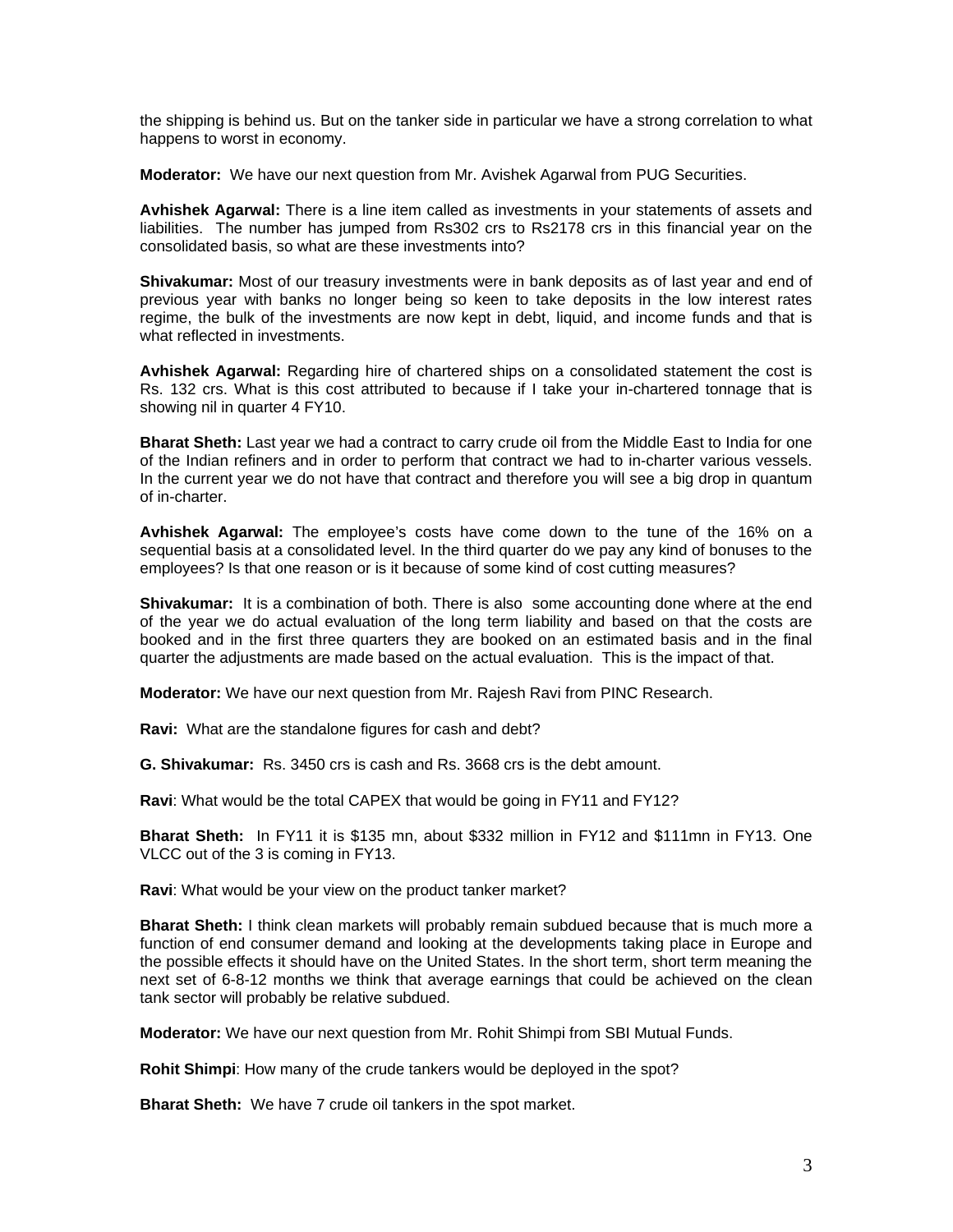**Rohit Shimpi**: That means you have contracted some assets this quarter. Last quarter we had some more assets on spot.

**Bharat Sheth:** No, if you remember one double-hull Suezmax of us was delivered in early part of the quarter in April. One Aframax tanker has secured a contract of an affreightment so in a sense while she is not on time charter, she is effectively hedged. Also one dry bulk ship are fixed. And this does not include a one Suezmax tanker, double hull which we operate in our wholly owned subsidiary but that also operates in the spot market.

**Rohit Shimpi**: How have the asset prices behaved? Have the prices of second hand assets moved up?

**Bharat Sheth:** Asset values have clearly gone up from the start of the year and that has reflected in our net asset value moving up from Rs.303 to Rs.339 and since April also we have seen asset values move up. That obviously will reflect in the net asset value which we will declare sometime in July when we next report our results. So these asset values are going up. I think they have been driven by the belief that the worst of the spot market is behind us and it is also being driven by the low interest rate regime which continues and there seems to be a little more demand from customers for taking charters for two years, three years even up to five years. I think it is a combination of various factors that is leading some of these asset values to go up. As far as we are concerned we are not looking at buying anything immediately because we still have \$579 mn of committed expansion.

**Moderator:** We have our next question from Mr. Nikhil Vora from IDFC.

**Nikhil Vora**: How are you looking at the industry fleet addition for the current calendar year given the significant reduction that you saw in the last year? And second was on our own strategy whether we will continue to, if you had an option today to go in for new builds or would be looking at exiting some of our assets ship basically?

**Bharat Sheth:** Your first question was how we see the supply, if you take Jan to date on the dry bulk the supply has been running at somewhere in the region of 5% depending on the asset class and on the tanker which has been running at just under 3% again depending on the asset class. In both the tankers as well as the dry bulk I think we should see a slightly heavier delivery program in the second half as compared to the first half, more in dry bulk and a little less in tankers. So that is how the supply side will pan out.

**Nikhil Vora**: And it is just in sync with what broad estimates were till last year?

**Bharat Sheth:** The slippages that we are seeing in dry bulk are still running at about 40% to 45%. On tankers the slippages we are seeing are running at around 20% to 25%. Now, whilst the slippages will continue I think what will therefore happen is original delivery which was all contracted between 2009 and 2011 will spread between 2009 and 2013. And clearly because the earnings on the dry-bulk has surprise people on the upside we are now seeing greater enthusiasm for projects to be completed as opposed to earlier when the markets were in very bad shape.

**Nikhil Vora**: But you do expect the slippages to get arrested by the next couple of years.

**Bharat Sheth:** You see there is a physical limitation to what yards can do. So I think slippages could become a bit of a constant. More than slippages what we should be looking for is the complete cancellation. Slippages only differ but cancellations will decrease the pain.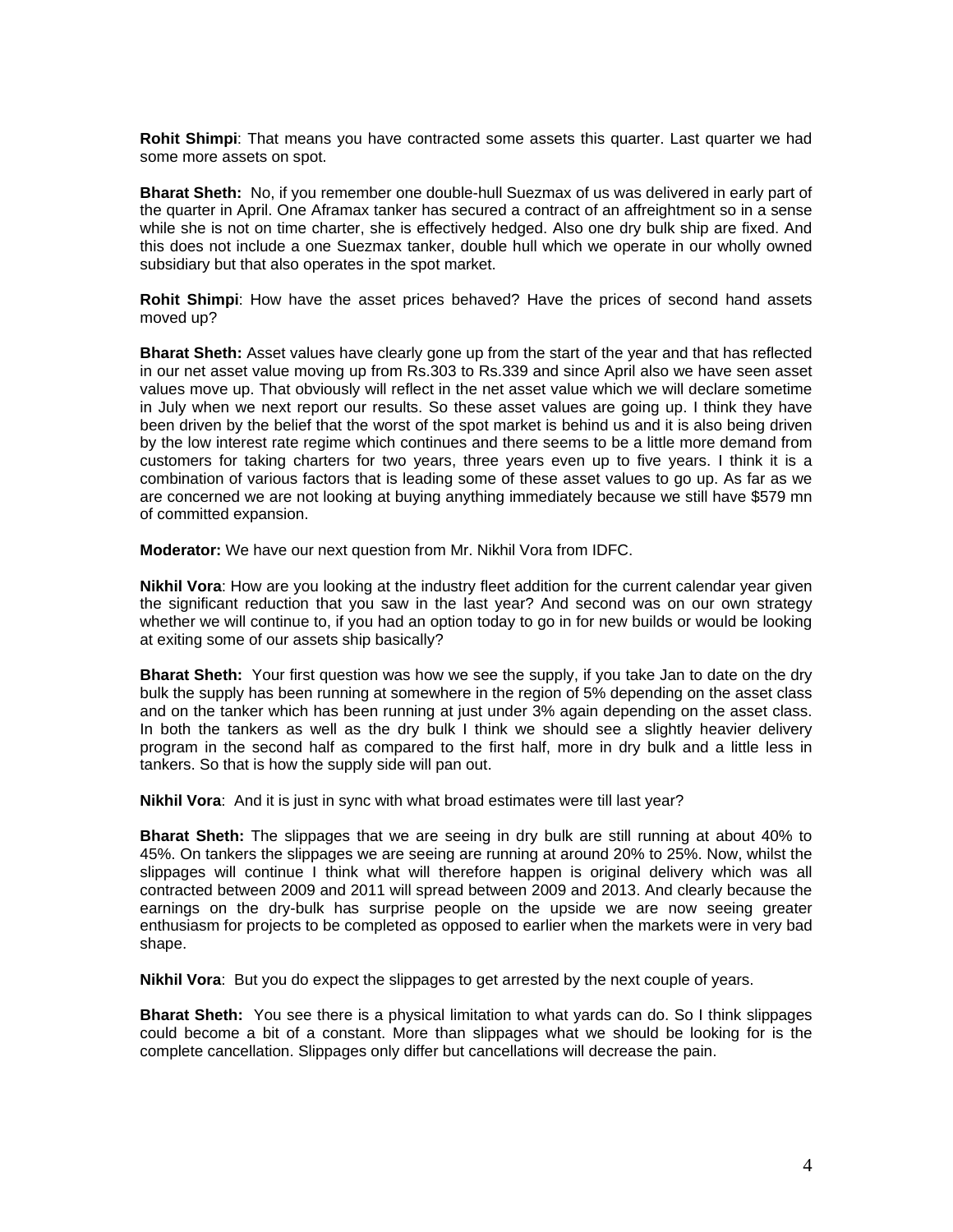**Nikhil Vora:** If you had not committed on the CAPEX for the next year, would you think the market is right now good enough to start looking at new builds or you think the markets are in terms of asset pricing good enough to look at some amount of exits?

**Bharat Sheth:** If we were starting with the zero capital expenditure commitment we probably would have gone to the second hand market for some shift and gone to the new building market for others. So for example if it was dry bulk we may have gone into the second hand market and acquired because you could today take advantage and lock up those vessels at a decent rate for two to three years. On the tankers we would have probably still gone to the new building market because the asset values probably have run up more than you can justify on immediate earnings.

**Nikhil Vora**: Do you think the worst in terms of cyclicality of rates are behind us now on both bulkers and tankers?

**Bharat Sheth:** You see cyclicality is something that we are not going to be able to shy away from. That is the nature of the business. I think whether the worst is behind us or not depends a lot on what eventually happens in the western economy. What we are seeing in parts of Europe spread to other parts of the world including some of the stronger economies like China and India then it is difficult to say that the worst is behind us.

**Moderator:** We have our next question from Mr. Bhavin Gandhi from B&K Securities.

**Bhavin Gandhi**: What is happening on the single hull regulation?

**Bharat Sheth:** I think scrapping will happen on the single hulls. Some of the vessels have already got scrapped, some more will get scrapped as we approach end of 2010. But we are clearly seeing that single hull vessels are finding it increasingly difficult to get employment. When the market becomes very tight, charters make some kind of concession and they will continue to deploy single hull vessels but as we move in 2010 these vessels will get harder to fix and eventually you will have to get scrapped. But so long as these vessels continue to earn above their operating cost which they all are today, the owner is going to prefer trading it as opposed to scrapping it.

**Bhavin Gandhi**: Based on what IEA has to say about the world oil demand in 2010 of 86.6 million barrels, if you were to stick to that number what kind of ton mile growth would we be seeing in the crude segment?

**Bharat Sheth:** I think the ton mile growth that we could see would probably be somewhere in the region of say 6% to 7%.

**Bhavin Gandhi:** What will be on the product side?

**Bharat Sheth:** It is difficult to talk on ton mile in product because it just continuously depends on the arbitrage opportunities that exist between different regions. Very often we get the same product being loaded and discharged in the same zone. Overall I think that we will see a relatively stronger crude oil market and a relatively weaker product market.

**Moderator:** We have our next question from Mr. Siddharth.

**Mr. Siddharth:** Now that GE Shipping has committed around Rs1200 odd crs in equity in Greatship, how are we as shareholder of the company to benefit from this IPO that you are coming out with?

**Bharat Sheth:** Well I think as far as the Great Eastern shareholders are concerned they will clearly benefit from the embedded value once that is realized on the successful listing of the oil & gas subsidiary.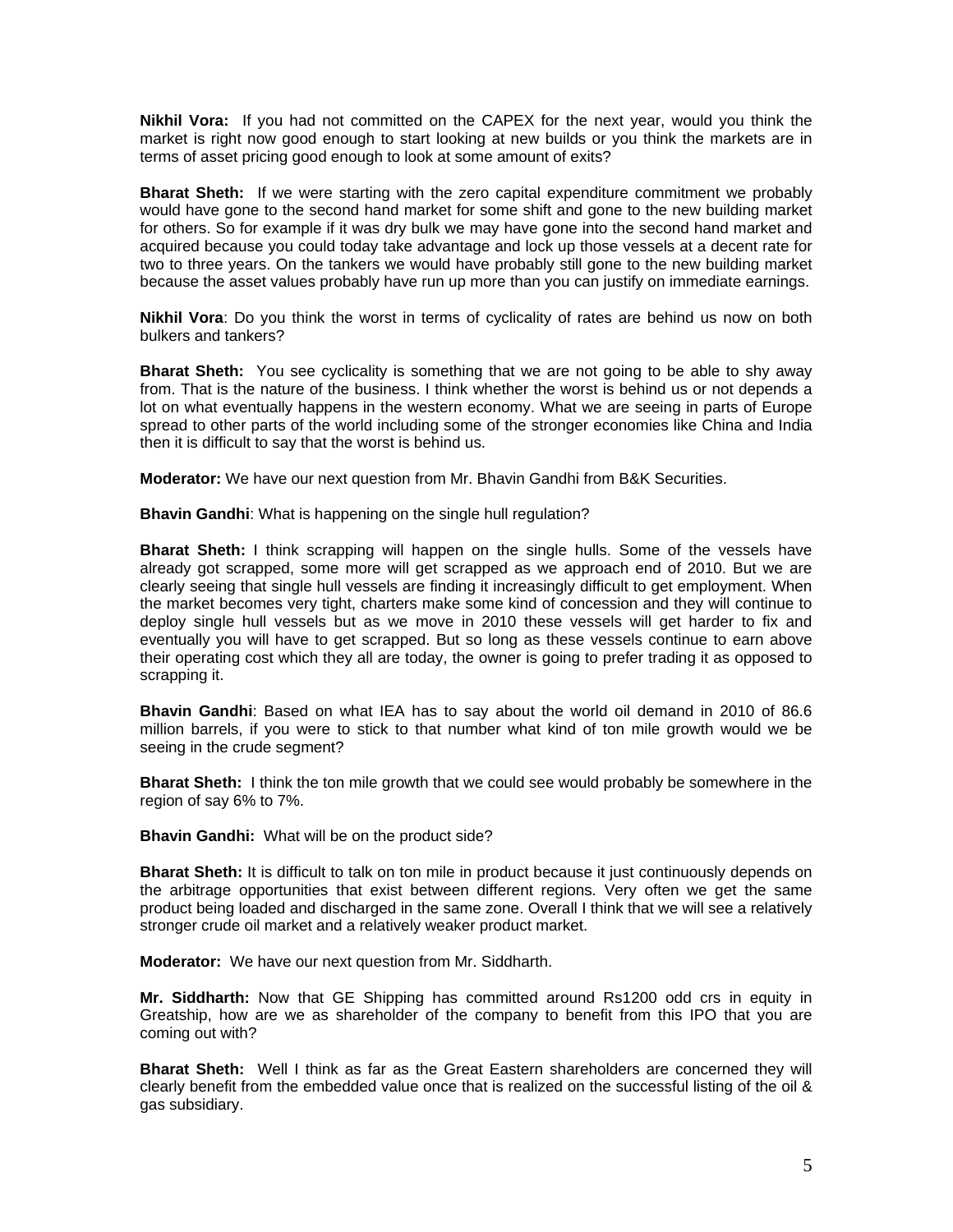**Mr. Siddharth:** Should not there be a demerger where we could directly get some shares in it?

**Bharat Sheth:** In the earlier case, it was a division and hence there was a degmerger. Greatship is already an independent company.

**Moderator**: We have our next question from Mr. Vishal Ajmera from Care Ratings.

**Vishal Ajmera**: I wanted to know the industry phenomenon as to what is the division between the single hull tankers and the double hull tankers in terms of percentage globally?

**Bharat Sheth:** About 90 odd percent of the tankers fleet should be double hull by now. And as I was telling one of the earlier participants is that some of the single hull vessels have gone into conversion process either into double hull or into dry bulk.

**Vishal Ajmera**: Is it like that the 10% of the single hull tanker fleet will be demolished or some will get scrapped by end of this year?

**Bharat Sheth:** No, much less because as I said part of it is already going into conversion projects.

**Vishal Ajmera**: In case if they get converted to dry bulk, which sort of ships are those?

**Bharat Sheth:** They are the larger ships, like recently we saw 5 VLCCs being converted from single hull. They have gone into a project to become large iron ore carriers for one of the iron ore companies out of Brazil. So these are the kinds of projects that are typically being undertaken.

**Vishal Ajmera**: What is the timeframe that is being taken by the yards for these conversions?

**Bharat Sheth:** It varies between 6 to 10 months.

**Moderator:** We have our next question from Mr. Jankiraman from Franklin Templeton.

**Jankiraman**: We have seen recovery in the tanker spot rates. Is it also visible in the contract rates?

**Bharat Sheth:** Yes, I would say it is also visible in the contract rates on the crude side, not so much on the clean product side.

**Jankiraman**: So have the contract rates come up to a level where you would be comfortable to lock in assets at current levels?

**Bharat Sheth:** We would not lock because, we believe that looking at our current net leverage, looking at the cash we are sitting on, looking at our overall exposure to the business we are quite happy to keep 40-odd percent of our tankers fleet exposed to the spot market because roughly if you take we have 4000 days exposed to the spot market, so every thousand dollars means almost four million dollars to the bottomline. And this is a business where markets can move \$5,000 and \$10,000 without too much of a difficulty. So we believe that we are financially strong enough to take the exposure and that is the best utilization of our money currently.

**Jankiraman**: So are you implying that at the current level there is more upside to be reached than downside risk?

**Bharat Sheth:** Yes, absolutely. There is more upside potential and less downside risk at current levels.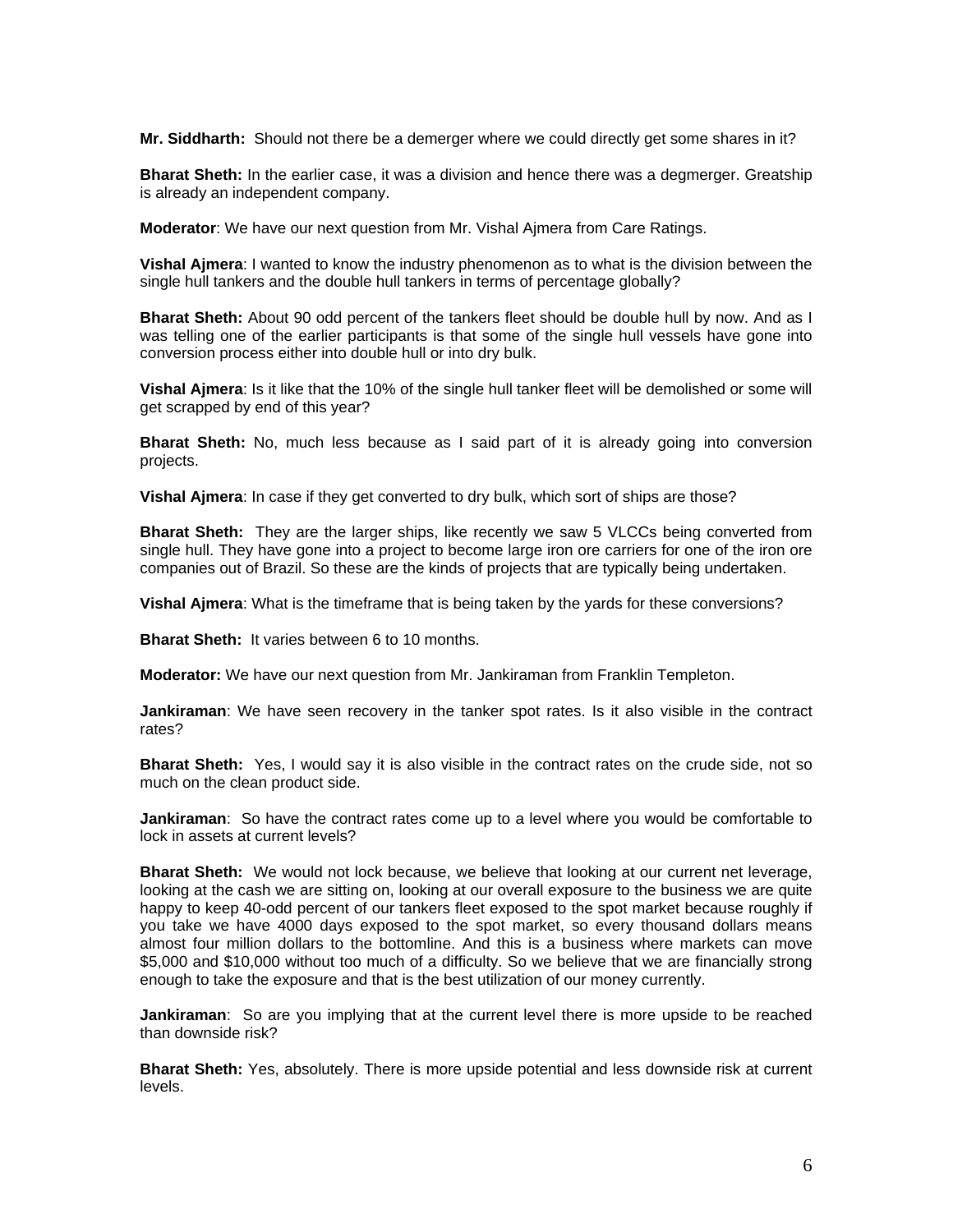**Jankiraman**: You have also converted your Suezmax order into three VLCCs, does it reflect your perception that VLCC segment is much more profitable?

**Bharat Sheth:** I think we go. We did it for two reasons: (a) Great Eastern already had an exposure to Suezmaxes, whereas we had no exposures to VLCC (b) if you see there is an increasing trend where two of the largest growing economies India and China are doing the crude trades in VLCCs as opposed to Suezmax. The third reason is that VLCC has a greater volatility and therefore when the tanker market is strong, the earning differential between the Suezmax and the VLCC, favours the VLCC.

**Jankiraman**: Has the number of VLCC tankers that are right now used as storage carriers increased or decreased?

**Bharat Sheth:** That number has seen an increase over the last two to three months.

**Jankiraman**: Why has the contango on the crude forward curve increased?

**Bharat Sheth:** Partly due to the fact that Iran is now storing more of its crude which it is finding it difficult to sell in the international markets. So the Iranians have come in and taken up almost somewhere between 14 and 18 VLCC and then the rest of the VLCCs are booked due to the contango. The contango has come off. This varies, again every few weeks, every few months. The contango has obviously come up from where it used to be because it is a function not only of crude oil price but of interest rate and the rate at which you can secure ships. But if you take the sum total, the number of VLCCs in storage has gone up compared to three months curve.

**Moderator**: We have our next question from Ms. Nikita from Financial Express.

**Ms. Nikita**: Wanted to know the numbers for net debt, gross debt and debt to equity ratio for the company.

**Bharat Sheth:** We have a net debt of Rs214 crs as on 31<sup>st</sup> March, 2010, against an equity base of Rs5300 crs. The gross debt is Rs 3668 crs.

**Moderator:** We have our next question from Mr. Ashish Jain from Morgan Stanley.

**Ashish Jain:** What is the breakup between spot and chartered for both bulkers and tankers?

**Bharat Sheth:** Sorry breakup did you want?

**Bharat Sheth:** 58% of tankers and 50% of dry bulk days are covered for remaining FY11.

**Ashish Jain:** Is the increase in NAV from Rs300 to Rs339 largely driven by increase in assets prices or it also includes some incremental investments we might have done in GIL

**Bharat Sheth:** Investment in Greatship reflected as cost. The increase is basically because of two reasons, one is an improved values on various asset classes both second hand as well as our new building and secondly on increase in retained earnings for the quarter.

**Ashish Jain:** How is the increase in value for new ordered ships build into your NAV?

**Shivakumar:** While calculating NAV, we take into account the MTM on the new buildings. So we take a notional value for that.

**Moderator:** We have our next question from Mr. Paresh form Birla Sun Life Asset Management.

**Paresh:** At what price levels would we really be comfortable buying second hand vessels?